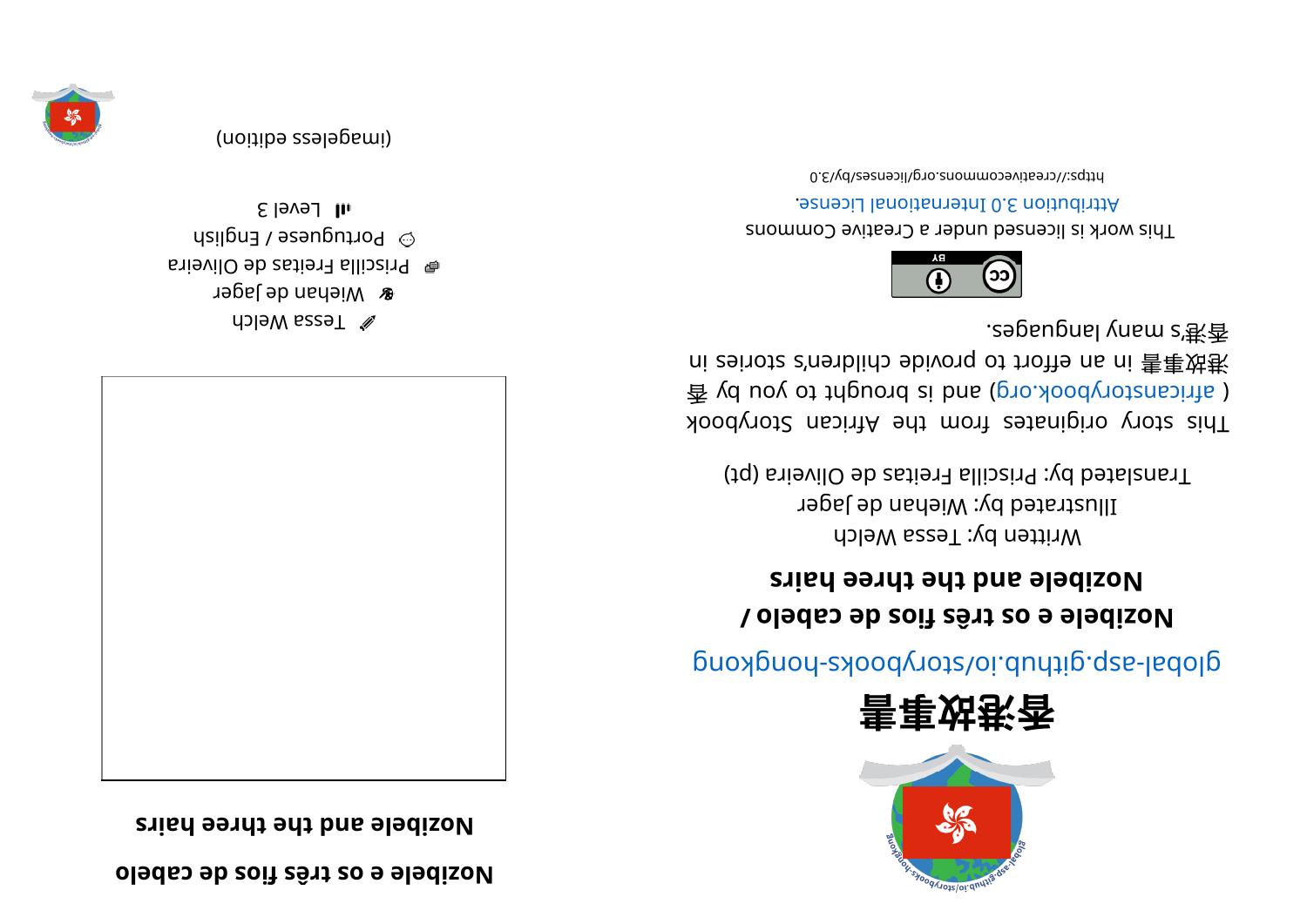

Há muito tempo atrás, três meninas saíram para catar lenha.

• • •

A long time ago, three girls went out to collect wood.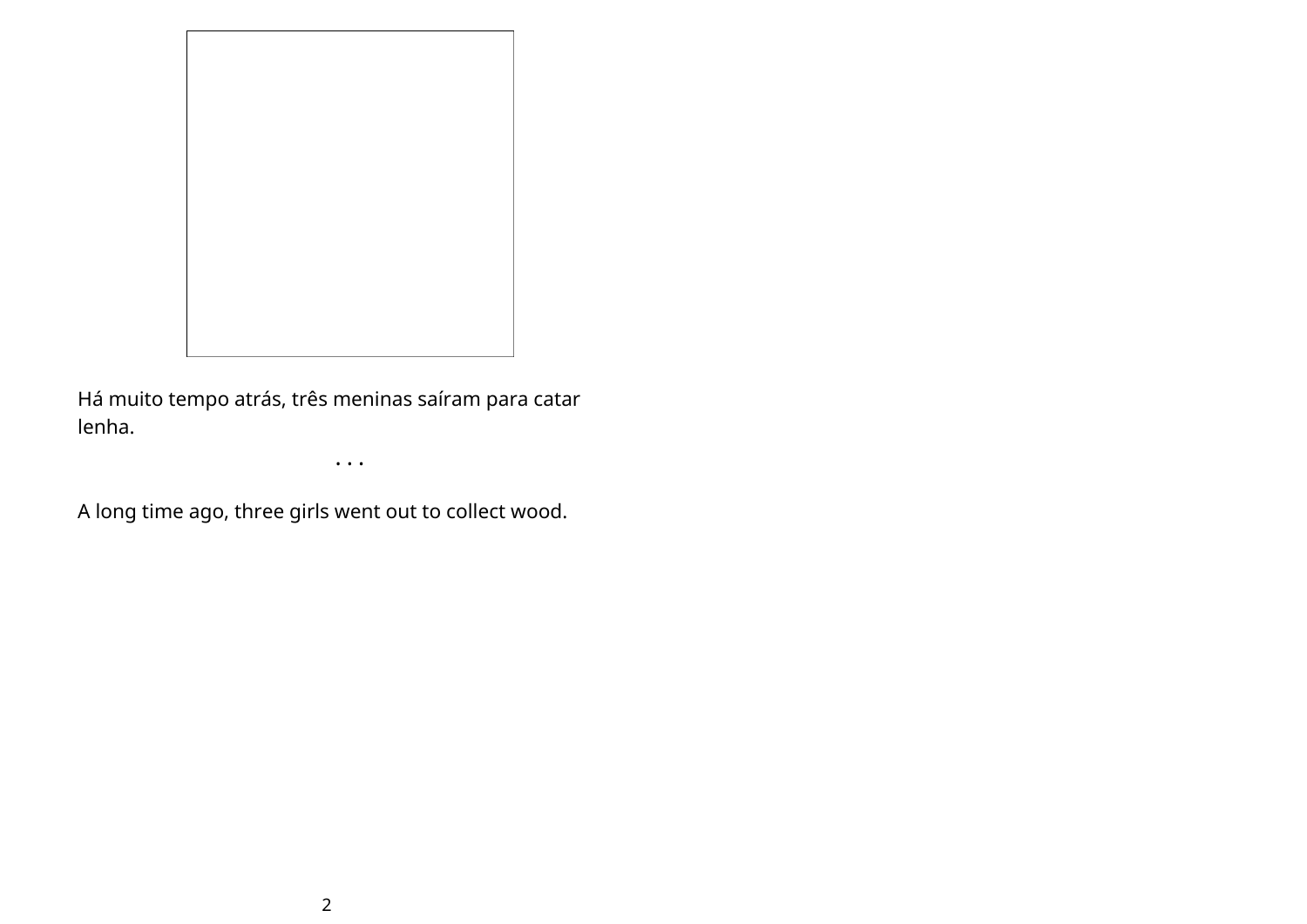

correndo e nunca mais foi visto desde então. com três grandes pedaços de pau. O cachorro voltou obns age of irmãos de Nozibele estavam o esperando Portanto, ele correu e correu todo o caminho até chegar à Logo o cachorro notou que Nozibele tinha lhe enganado.

 $\bullet\quad\bullet\quad\bullet$ 

turned and ran away and has never been seen since. brothers were waiting there with big sticks. The dog ran and ran all the way to the village. But Nozibele's Then the dog knew that Nozibele had tricked him. So he

.ms about the soring and com a água e nadaram. Fazia um dia muito quente, então foram até o rio para se

 $\bullet$   $\bullet$   $\bullet$ 

They played and splashed and swam in the water. It was a hot day so they went down to the river to swim.

 $\epsilon$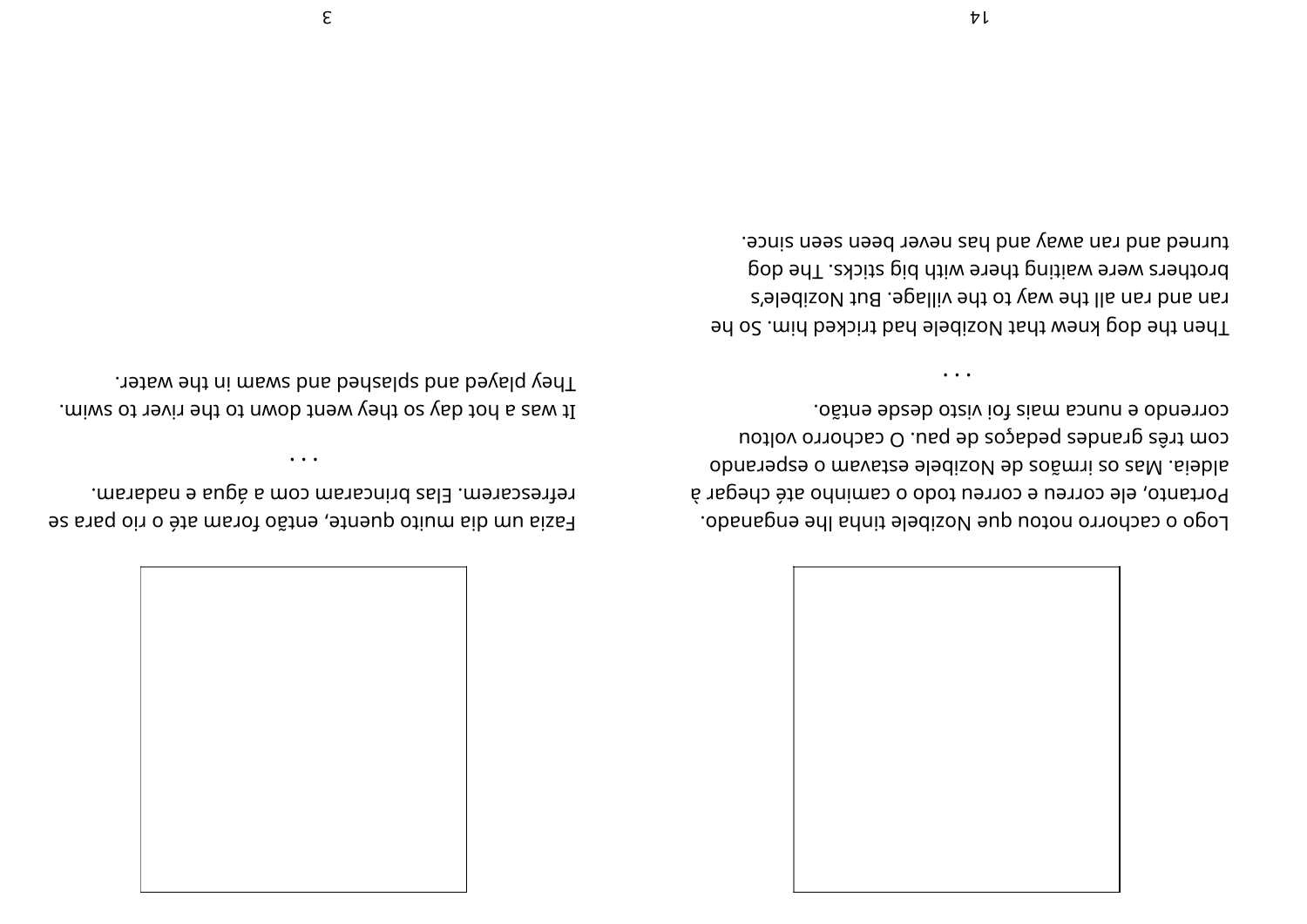

De repente, perceberam que já estava tarde. Elas se apressaram até a aldeia.

Suddenly, they realised that it was late. They hurried back to the village.

• • •



Quando o cachorro retornou, procurou Nozibele. "Nozibele, onde você está?" disse zangado. "Estou aqui embaixo da cama," gritou o primeiro fio de cabelo. "Estou aqui atrás da porta," disse o segundo fio. "Estou aqui, no curral," disse o terceiro fio de cabelo.

• • •

When the dog came back, he looked for Nozibele. "Nozibele, where are you?" he shouted. "I'm here, under the bed," said the first hair. "I'm here, behind the door," said the second hair. "I'm here, in the kraal," said the third hair.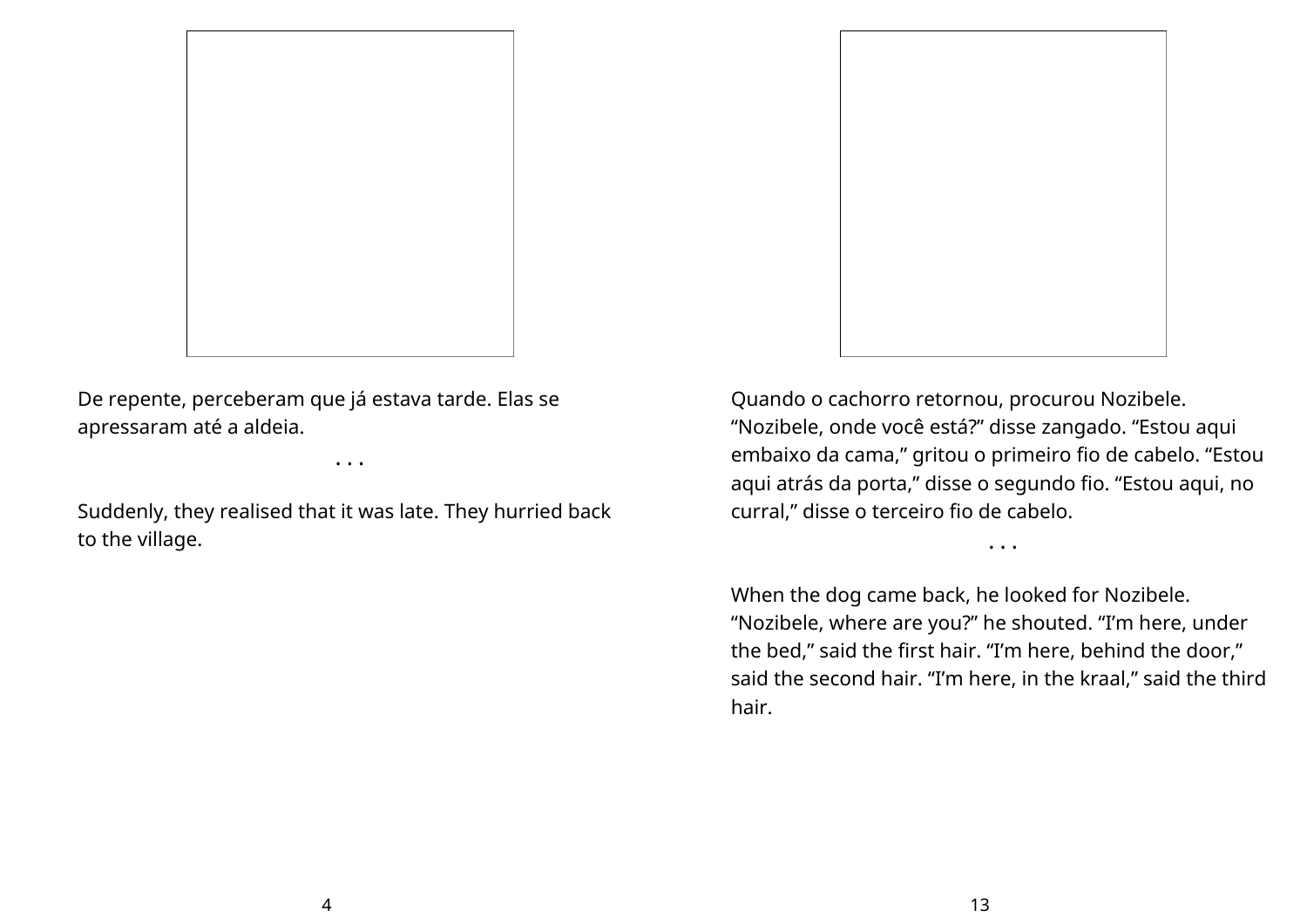

correu para casa o mais rápido que conseguiu. ale cama, um atrás da porta e o outro no curral. Então ela oxiadme oit mu uobolo a, speds sus sb oleds eb zoit zênt No instante em que o cachorro saiu, Nozibele arrancou

 $\cdots$ 

as fast as she could. behind the door, and one in the kraal. Then she ran home from her head. She put one hair under the bed, one As soon as the dog had gone, Nozibele took three hairs

. bhis of ium svates aup maneszib zale zaki . zapima zauz seu colar! "Por favor, voltem até lá comigo!", implorou a colocou sua mão em volta do pescoço. Ela tinha esquecido Quando estavam chegando perto de casa, Nozibele

 $\bullet$  . <br> <br> $\bullet$ 

. etal oot zaw ti biss back with me!" she begged her friends. But her friends her neck. She had forgotten her necklace! "Please come When they were nearly home, Nozibele put her hand to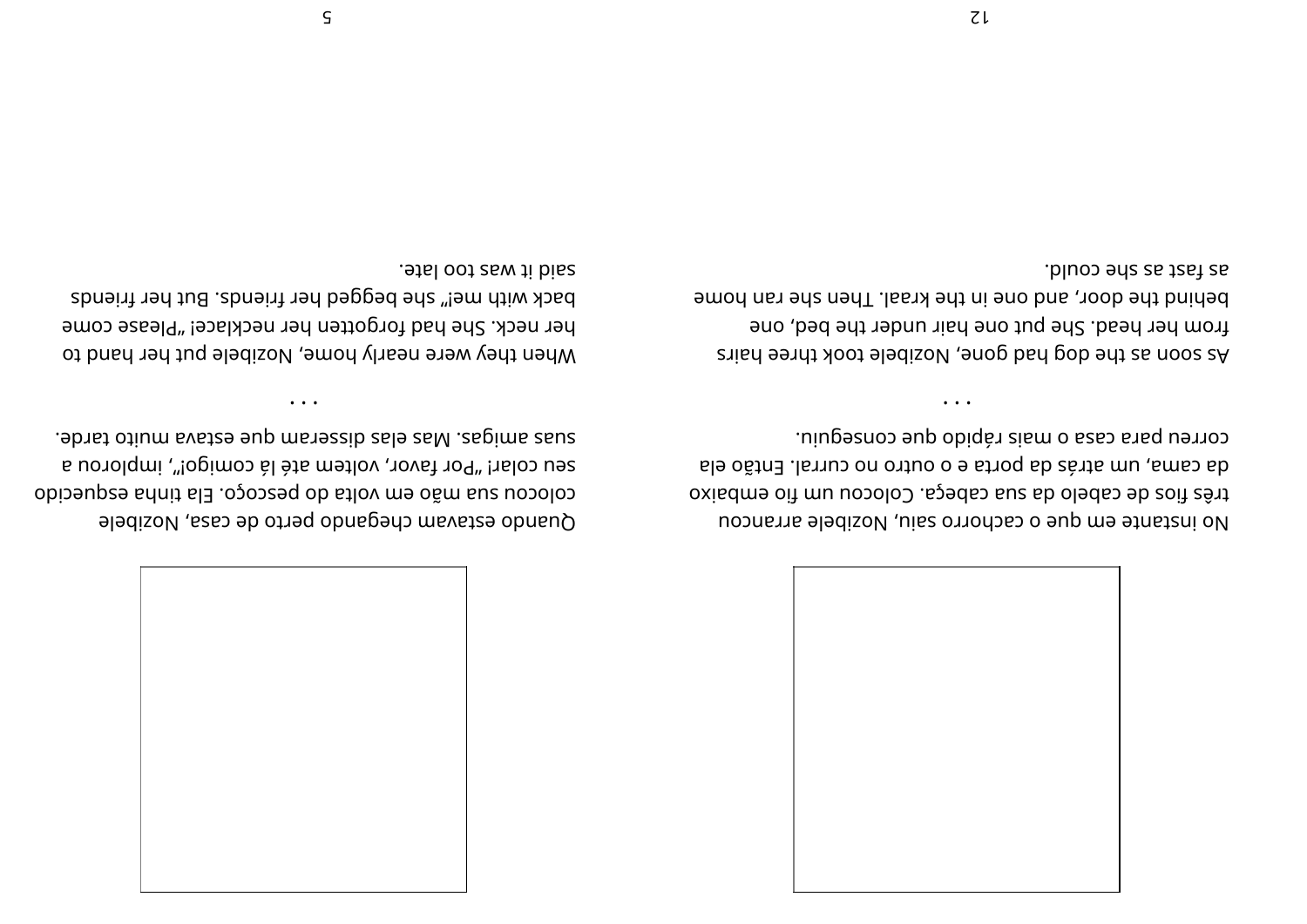

Então, Nozibele voltou até o rio sozinha. Encontrou seu colar e correu em direção a sua casa. Mas perdeu-se no escuro.

So Nozibele went back to the river alone. She found her necklace and hurried home. But she got lost in the dark.

• • •



Todos os dias ela tinha que cozinhar, varrer e lavar para o cachorro. Assim, um dia, o cachorro disse, "Nozibele, hoje, vou visitar uns amigos. Varra a casa, faça comida e lave as minhas coisas antes que eu volte."

• • •

Every day she had to cook and sweep and wash for the dog. Then one day the dog said, "Nozibele, today I have to visit some friends. Sweep the house, cook the food and wash my things before I come back."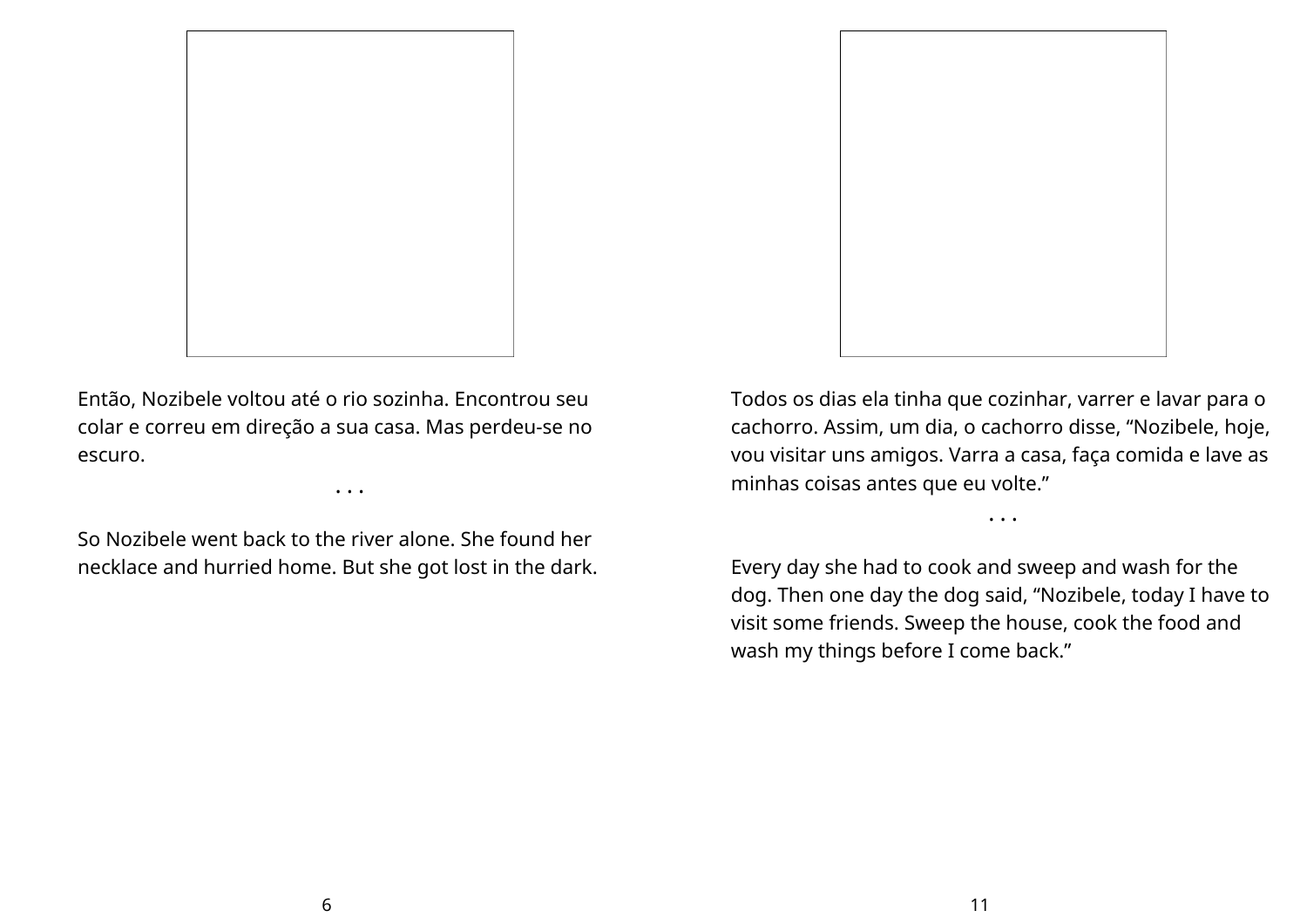

fez a cama. a cama ou lhe morderei!" o cachorro disse. Então Nozibele responden, "Eu nunca fiz a cama para um cachorro." "Faça Logo o cachorro disse, "Faça a cama para mim!" Nozibele

 $\cdots$ 

.bed. bed, or I'll bite you!" the dog said. So Nozibele made the answered, "I've never made a bed for a dog." "Make the Then the dog said,"blake the bed for me!" Nozibele

 $0<sub>l</sub>$ 

em direção a ela e bateu na porta. A distância, ela viu uma luz vindo de uma cabana. Correu

 $\bullet$   $\bullet$   $\bullet$ 

hurried towards it and knocked at the door. In the distance she saw light coming from a hut. She